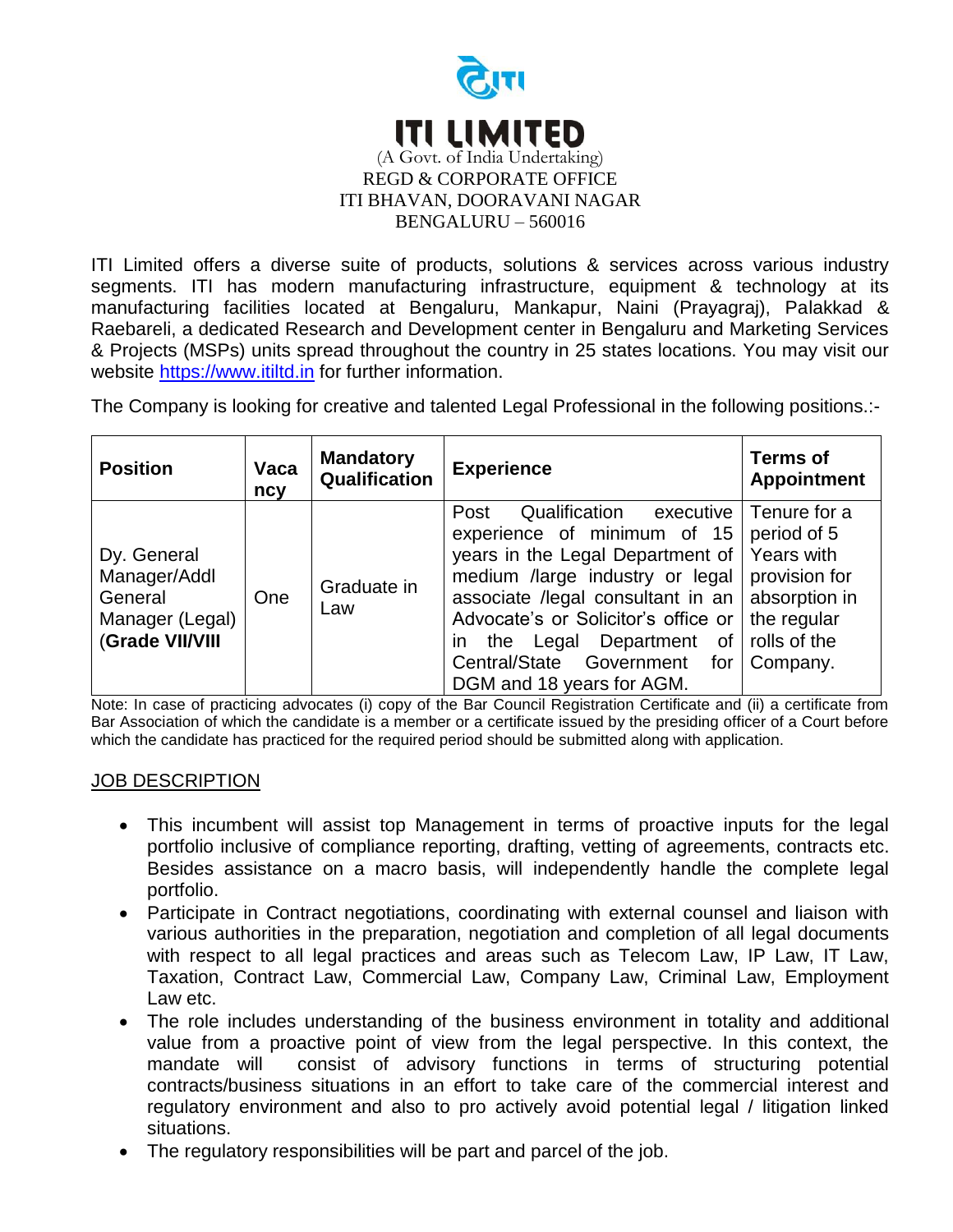## **POSITION AND PAY SCALE**

AGM : Total emoluments at Rs.86617 (Basic+DA+HRA) at the minimum of the Pay Scale of Rs.18500-450-23900 (pre-revised), plus CCA and other allowances and perks as per the Company's prevailing rules. CTC : Rs17.60 Lakhs

DGM : Total emoluments at Rs. 81935 (Basic+DA+HRA) at the minimum of the Pay Scale of Rs.17500-400-22300 (pre-revised), plus CCA and other allowances and perks as per the Company's prevailing rules. CTC : Rs.16.66 Lakhs

# **UPPER AGE LIMIT**

Below 50 years for AGM and DGM (Upper age limit will be relaxable by 3 years for OBC candidates (Non-Creamy layer) and 5 years for SC/ST/ Physically Challenged and Ex. Defence Service personnel in accordance with the Government of India guidelines.

# **GENERAL CONDITIONS:**

- 1. Only Indian Nationals need apply. Mere submission of application will not entail right for claiming appointment.
- 2. Reservations for SC/ST/OBC (Non Creamy Layer), EWS and Persons with disabilities (PWD) / Ex Servicemen category exists as per Government of India Guidelines. Candidates belonging to OBC-Non Creamy Layer Category are required to submit latest OBC Non Creamy layer certificate from a competent authority in the prescribed format.
- 3. Educational Qualification and Age limit prescribed is as on the date of Advertisement.
- 4. Experience limit prescribed is on the last date of advertisement.
- 5. Relaxation in Age / Experience / Qualification may be considered at the sole discretion of the Management.
- 6. The company reserves the right to consider only those candidates for interview who according to its decision rank high in terms of eligibility criteria.
- 7. Decision of the Company with regard to eligibility of candidates will be final. Mere eligibility will not entitle any candidates for admission to interview or selection.
- 8. Company reserves the right to fill all or partially or not to fill any of the post/s. The number of post to be filled may decrease or increase depending on the actual/future requirements of the company.
- 9. Candidates will be considered for the interview in the appropriate / lower level of Grade / Designation depending on the experience, salary drawn and position held by them.
- 10.Out of the total period of experience stipulated, candidates should have completed at least one year of service in the company's comparable equivalent next lower Grade / Position and scale of pay
- 11.Applications with insufficient information/incomplete will be rejected.
- 12.Canvassing in any form will disqualify the candidature
- 13.Court of Jurisdiction for any dispute / cause will be at Bangalore Any corrigendum/Addendum, if any, will be hosted/published on ITI website. Candidates are requested to visit the website regularly for updates.